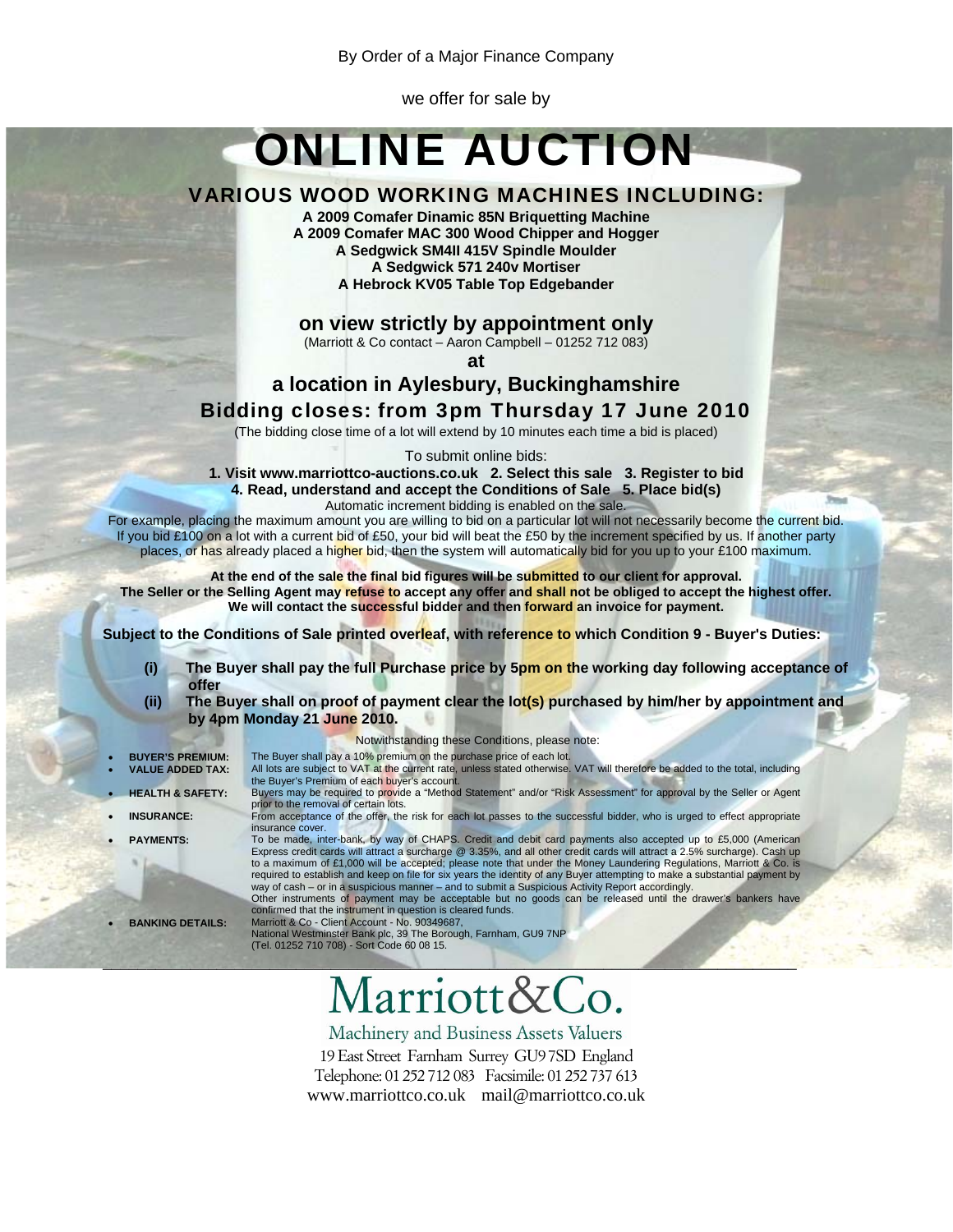# **CONDITIONS OF SALE BY ONLINE AUCTION**

## **'Online' sales use the internet, licenced software and a remote server over which Marriott & Co. has no control. Marriott & Co. accept no responsibility whatsoever for any bids placed**

#### **1. Conditions of Sale and Definitions**

These conditions of sale together with the information printed on the cover of this catalogue are the only terms and conditions by which the Selling Agent will sell lots to a Buyer.

In these conditions, references to :

- (a) The "Sale" means the process by which the Selling Agent offers the lots listed in the catalogue for sale by "online auction" or "online tender" by way of the Selling Agent's website, which sale may be completed by the Selling Agent in accordance with Condition 4 below;
- (b) The "Selling Agent" means Marriott Valuers Limited trading as Marriott & Co. or any employee thereof at the time of sale;
- (c) The "Buyer" shall have the meaning ascribed to it in Condition 4 below and the "Buyers" shall be deemed to be principals (for the purpose of these conditions), unless to the knowledge of the Selling Agent they are acting as agents on behalf of a named principal;
- (d) The "Seller" means the person owning or having the right to sell the lot;
- (e) The Interpretation Act 1978 applies to the terms and expressions used in these conditions as if contained in the statute, and these conditions shall be governed by English Law.

#### **2. The Condition of Goods**

Whilst every care has been taken in the preparation of any advertisement, brochure, catalogue and other publication, descriptions are necessarily statements of opinion and must not be relied upon as statements of fact. Neither the Seller nor the Selling Agent is responsible for the correctness of any description of any lot.

The Selling Agent sells as agent for the Seller (unless otherwise specifically declared). The Selling Agent is not in a position to know the history or assess the quality of the lots. Lots sold are likely to have been subject to wear and tear caused by use or the effects of age and may have faults and imperfections. Buyers are given opportunities at the viewing times to examine lots and will be assumed to have done so. They must rely solely on their own skill or judgement as to whether lots are fit for any particular purpose and whether they comply with the catalogue description. This sale by online auction or tender is not a consumer sale.

**3. Personal Risk and Damage to Property** Every person on the premises where the lots are being exhibited or sold before, during or after the sale are:

- (a) Deemed to be there at their own risk and neither the Seller nor the Selling Agent
- shall be liable for any loss, accident or injury sustained howsoever caused; and (b) Responsible for any damage they, their carriers or other agents may cause to any lot, to the premises or any other property.

#### **4. Bidding and Ascertainment of the Buyer**

In order to place a bid at our online auction or tender sales, the Buyer must have registered on the Selling Agent's website and will have acknowledged that any bid made is subject to these Conditions of Sale.

All bids made shall therefore be treated as offers made upon these Conditions of Sale and the Buyer is bound by them. Subject to these conditions the Buyer shall be the party notified by the Selling Agent of the acceptance of that party's offer.

For the avoidance of doubt, by making a bid, the bidder agrees to purchase the lot in accordance with these Conditions of Sale. The Seller or the Selling Agent may refuse to accept any offer and shall not be obliged to accept the highest offer.

#### **5. Selling Agent's Discretion**

The Selling Agent has the right to:

- (a) Refuse any bid;
- (b) Advance the bidding as he may decide;
- (c) Decide whether there has been a dispute as to the bidding and, if so, immediately to re-offer the lot in question;
- (d) Divide, combine and to withdraw any lot;
- (e) Exclude any party from the premises where the lots are being exhibited or sold, or block any party's bid.

### **6. Sellers' Rights**

#### Lots offered for sale are subject to:

- (a) Any reserve price placed by the Seller;
- (b) The right of the Selling Agent to bid on behalf of the Seller;
- (c) When no reserve price has been placed (but in no other case) the right of the Seller to bid personally or through any one agent.

#### **7. Duties of Persons Present and Using the Auction/Tender Sale Website**

All persons present at the premises or using the Auction/Tender Sale website agree to refrain from conduct which may cause a nuisance to others present or using the website, and to indemnify the Selling Agent against the consequences of any proceedings brought in respect of such conduct.

#### **8. Buyer's Premium and Value Added Tax**

The Buyer shall pay a 10 per cent premium on the purchase price of each lot sold (such premium to belong to the Selling Agent), together with Value Added Tax at the current rate on the purchase price of each lot (unless the lot is notified as not attracting Value Added Tax) and on the premium.

## **9. Duties of Buyer**

Upon being notified, the Buyer shall:

- (a) Supply, if so required, a Banker's reference unless prior arrangements have been made;
- (b) Pay, if so required, a deposit of 25 per cent of the purchase price;
- (c) Pay the purchase price together with the Selling Agent's premium plus any chargeable Value Added Tax by 5pm on the working day immediately following acceptance of the offer;
- (d) In accordance with the Health & Safety at Work Regulations and Construction Design & Management Regulations, the Buyer may be required to provide a "Method Statement" and/or "risk assessment" for approval by the Seller and/or the Selling Agent prior to the removal of any lots. The Buyer is responsible for electrical disconnections which must be carried out by a suitably qualified electrician, and the Buyer is responsible for the removal of any fluids and/or waste in and around the lot(s) strictly in accordance with the Control of Substances Hazardous to Health Regulations. The Selling Agent reserves the right to withhold the lot(s), until a satisfactory removal method statement has been provided by the Buyer;
- (e) On proof of payment and by appointment, remove the lot expeditiously and at the latest within five working days following acceptance of offer;
- (f) Where lots are fixed to land and/or buildings, detach such lot safely and lawfully without the use of flame cutters explosives or any other dangerous equipment or processes (unless with previous written permission of the Selling Agent) and forthwith make good any damage to the land and/or buildings and the Buyer undertakes to indemnify the Selling Agent and (where appropriate) the Seller against any costs, damage, claims and demands arising upon such removal. The Selling Agent may require prior to removal a sum from the Buyer to cover the likely damage caused by such removal. The Selling Agent shall be entitled to exercise a lien on any lot purchased by the Buyer until all or any damage or loss has been paid in full.

#### **10. Liability of the Selling Agent and Seller**

- Lots are sold with all faults and defects and with all errors of description and neither the Seller nor the Selling Agent is responsible for any defects whatsoever. All implied conditions relating to description, fitness and quality are accordingly excluded;
- (b) The Seller and the Selling Agent do not make or give, nor has any person in the employment of the Selling Agent any authority to make or give, any express representation or warranty with regard to any lot - except as provided by Condition 11 below.

### **11. Risk and Passing of Property**

Subject to Condition 17 below, the Seller warrants to the Selling Agent and to the Buyer that the Seller is the true owner of the lot or is properly authorised to sell it. Each lot is at the sole risk of the Buyer from acceptance of the offer. Title shall not pass to the Buyer until payment has been made in full and until such time the Selling Agent shall have a lien on the lot.

#### **12. Consumer Protection Act 1987**

Lots sold are not supplied as new

**13. Default by the Purchaser**

- If the Buyer fails to comply with his duties, the Selling Agent shall have the right to:
- (a) Resell the lots by Public Auction or otherwise without notice to the Buyer, and if any loss arises from such a resale after deducting the Selling Agent' full costs and expenses, the Buyer shall be responsible to the Selling Agent for that loss (any net surplus to be the Seller's); and
- (b) Where a deposit is paid, to forfeit that deposit; and
- (c) Charge interest on any unpaid balance at the rate of 2 per cent above base rate from time to time; and
- (d) Charge for storage arising after the time for removal at the rate of 25 per cent per annum of the sale price and to release the lots in question to the Buyer only after payment in full of all storage and removal expenses incurred (as well as the full purchase price).

#### **14. Agency and Commissions**

The Selling Agent may execute commissions received on condition that the relevant lots have been viewed by the bidder

#### **15. Computer Software and Data**

The sale of any computers specifically excludes any software and/or data that may be held on computer carrying media, and the Buyer undertakes to not use and to remove and/or re-licence any software and to not use and to remove all data within the meaning of the Data Protection Act 1998 from the computer carrying media. The Selling Agent reserves the right to retain the computers until the Buyer has complied with this condition.

#### **16. Safety of Machinery and Vehicles**

- (a) Lots may not comply with the Health and Safety at Work Act 1974 or other relevant safety legislation; accordingly the Buyer undertakes not to use any lot purchased until satisfied that it complies with the relevant Acts and Regulations relating to such machines and equipment and to indemnify the Selling Agent against any failure to observe this undertaking;
- (b) In the case of the sale of vehicles, no vehicle is warranted or held out to be roadworthy; the Buyer undertakes to ensure that no vehicle is used unless it complies with the Road Traffic Acts and other relevant legislation; the odometer reading of vehicles is not warranted;
- (c) All goods sold are sold as used and are not supplied as new;
- (d) This sale is subject to the Selling Agent being satisfied that all lots are safe, and the Buyer must allow access for a competent person nominated by the Selling Agent to inspect and carry out any necessary portable appliance tests (at the Seller's expense); any item failing a safety test will be excluded from the sale and scrapped.

#### **17. Insolvency and Death**

Where the Selling Agent conducts a sale on behalf of a Seller who is the Receiver, Administrator, Liquidator of Supervisor of a limited company, or Trustee in Bankruptcy or Supervisor of an individual:

- (a) The Seller shall only act as an agent on behalf of the company, bankrupt or individual (as the case may be) and shall be under no personal liability whatsoever in respect of the contract for sale of any lot;
- (b) The Seller and the Selling Agent on his behalf sell whatever right, title or interest the company or the bankrupt or the individual may have in the lot; no warranty is given or authorised to be given by the Seller nor the Selling Agent with regard to the Seller's title to any lot(s) sold; any claims with regard to retention of title or other claims to the lot(s) will be the responsibility of the Buyer without any recourse to the Seller or the Selling Agent; no adjustment will be made if it subsequently transpires that the lot(s) are subject to third party ownership;
- If before title to any lot has passed to the Buyer, being an individual, he dies or enters into a composition or arrangement for the benefit of his creditors or has a Receiving Order in Bankruptcy made against him, or being a body corporate, has a Receiver, an Administrator or a Supervisor appointed or goes into Liquidation or enters into an arrangement for the benefit of its creditors, then in all such cases the contract for sale for such lot may be, at the Selling Agent's discretion, rescinded without notice to the Buyer; upon rescission, any deposit paid by the Buyer shall be forfeited and the Selling Agent shall be entitled to exercise the rights set out in these conditions of sale on the basis of a deemed default by the Buyer.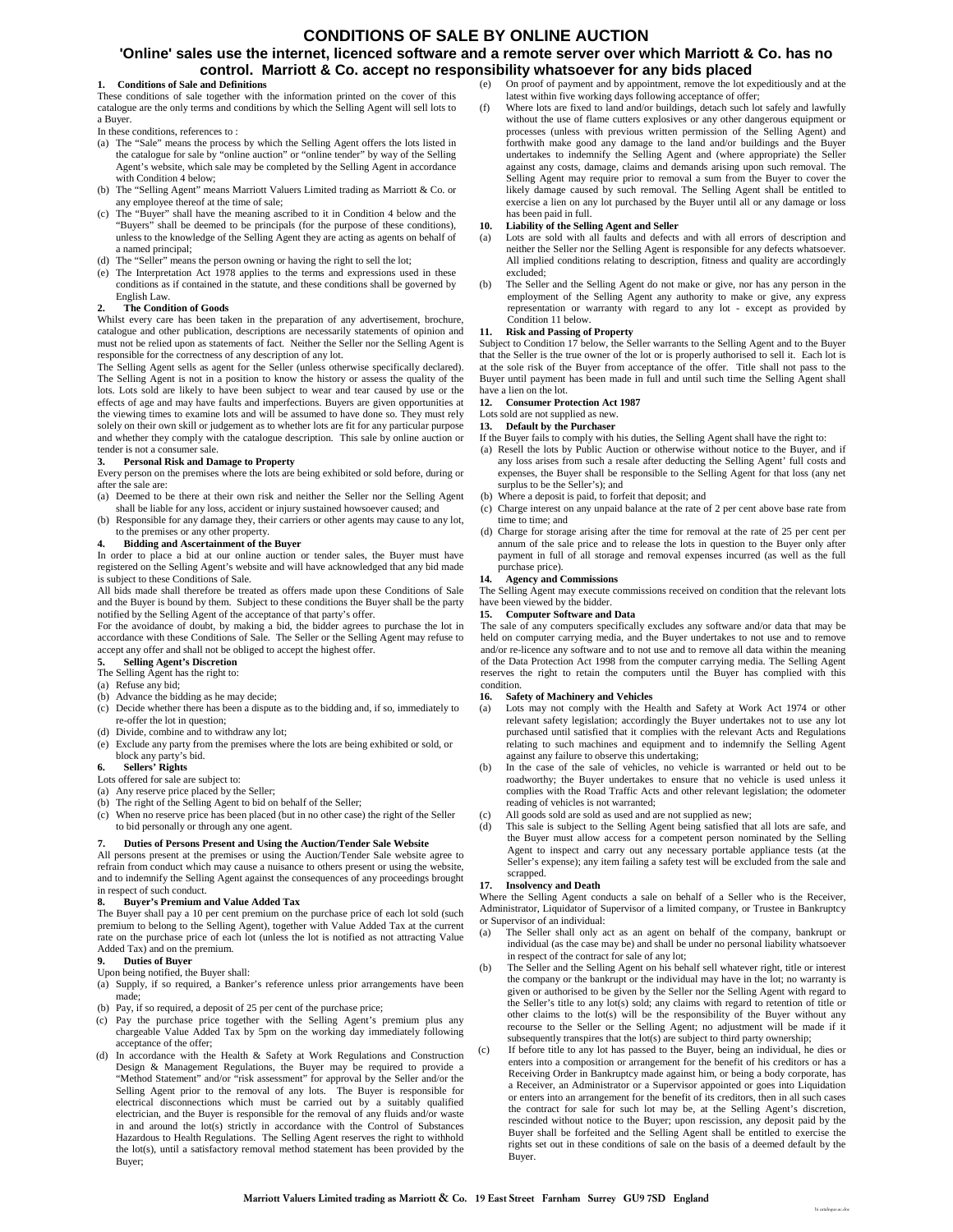# Lot **Photo Description**

**1 A 2009 Comafer Dinamic 85N Briquetting Machine, Serial No. 2009/00184, with level sensor, hydraulic power device for higher dust, special star to obtain longer briquettes and a briquette cutter.** 

**Purchased new in September 2009 for £11,495 plus VAT** 

**Removal Method Statement required** 



**2 A 2009 Comafer MAC 300 Wood Chipper and Hogger, Serial No. 2009/00185** 

**Purchased new in September 2009 for £7,450 plus VAT** 

**Removal Method Statement required** 



**3 A Sedgwick SM4II 415V Spindle Moulder Hours of Use: 50.3** 

**Purchased new in November 2007 for £3,384 plus VAT** 

**Removal Method Statement required**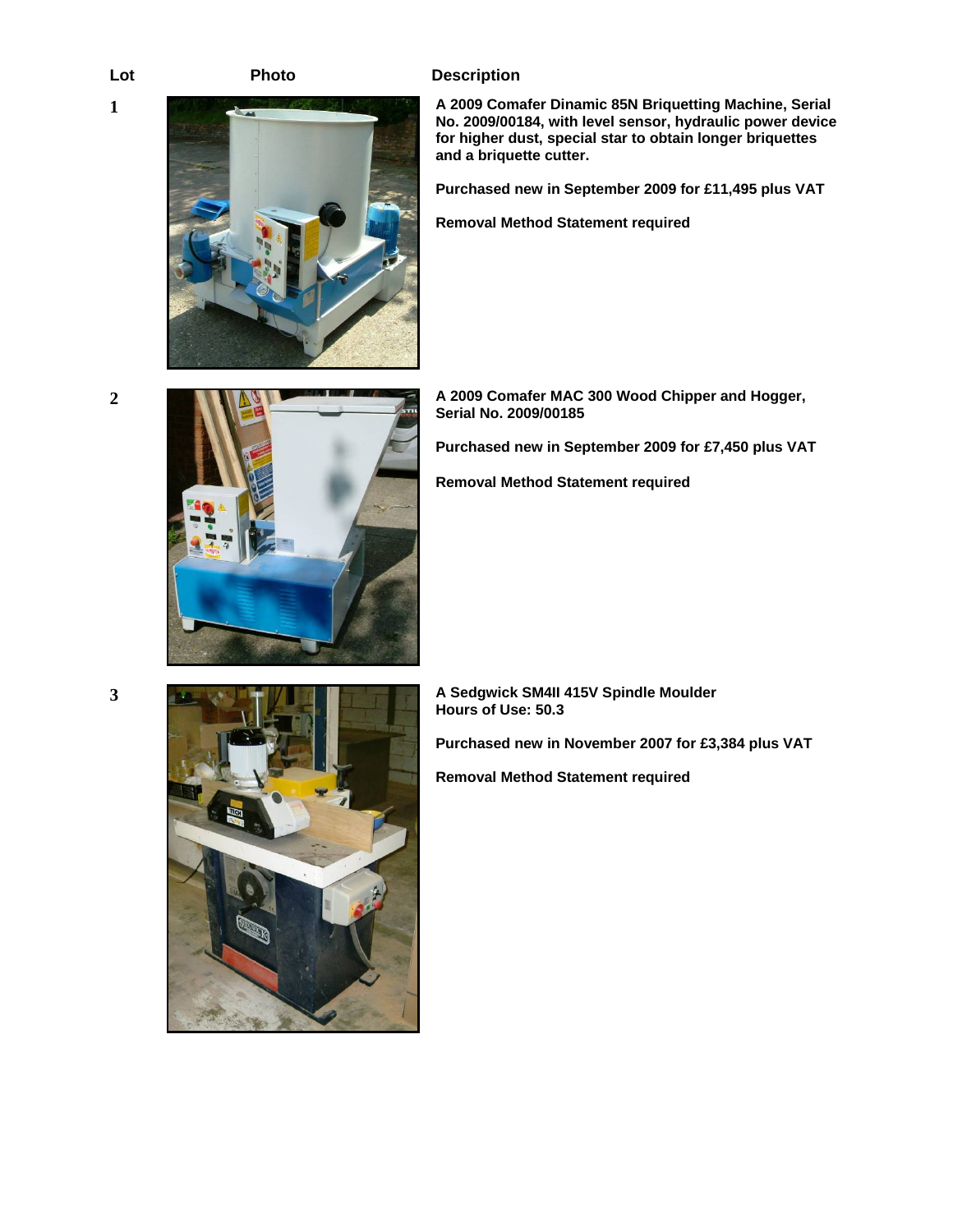

**Purchased new in September 2007 for £969 plus VAT Removal Method Statement required** 

**A Hebrock KV05 Table Top Edgebander A Hebrock KV05 Table Top Edgebander Purchased new in November 2007 for £439 plus VAT** 

**END OF SALE**